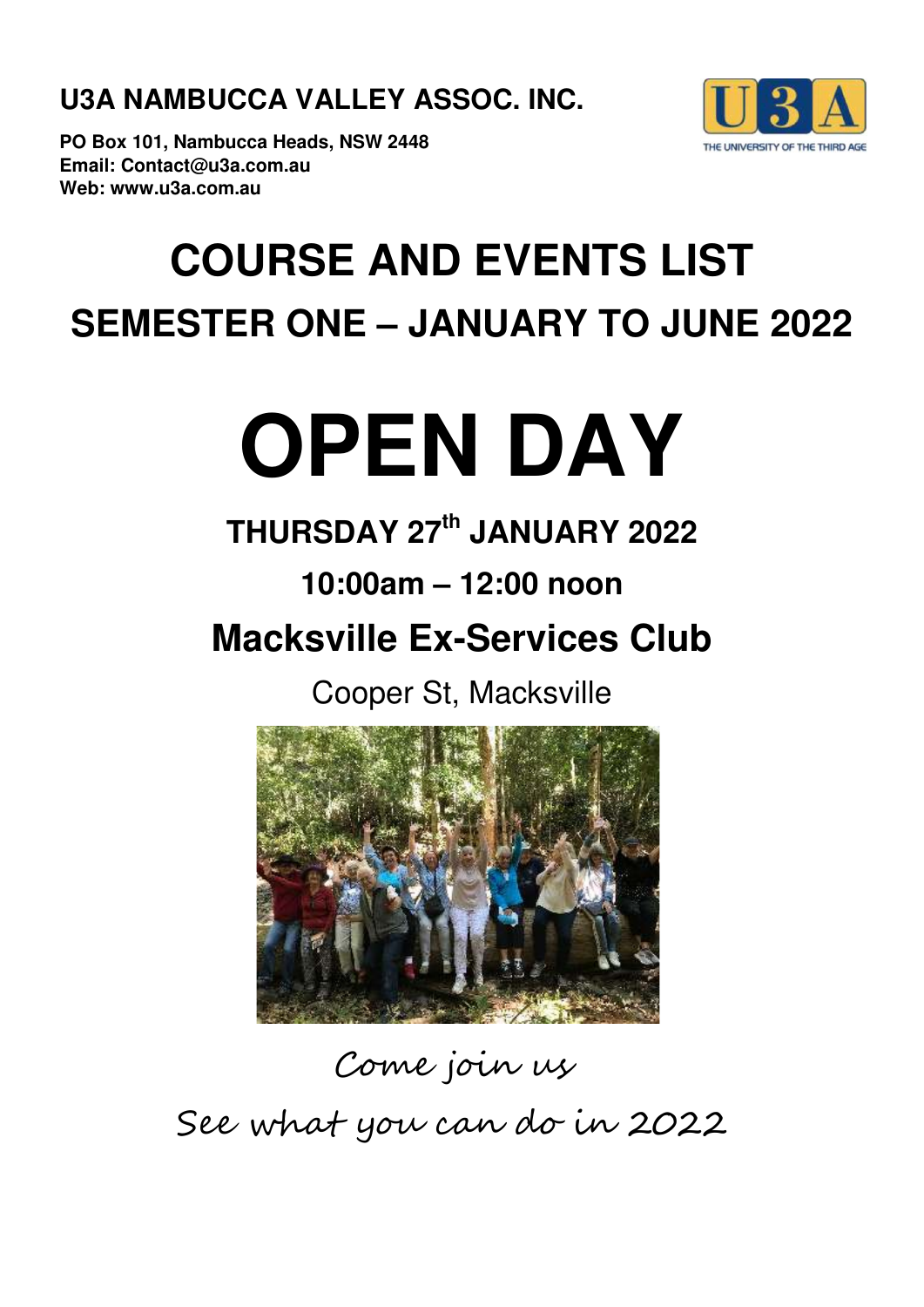### **GENERAL INFORMATION**

**ELIGIBILITY:** Membership of U3A is open to retired or semi-retired persons, or to those who have sought special dispensation from the committee.

**TO ENROL IN A COURSE:** It is necessary to be a financial member of U3A before enrolling in a U3A course. Once the membership fee is paid, enrol with the Course Leader at Open Day.

**MEMBERSHIP:** Fees are due in January of each year; currently \$20 per person per annum. Members joining after 30 June pay 50% of the annual fee (\$10). If you are a new member it will be necessary for you to send a completed membership form to Membership Secretary, PO Box 101, Nambucca Heads, 2448. **Continuing members will only need to fill in a form if any of their details have changed.** Payment of membership fees may be made in one of the following ways:

- a) Preferred Method: By direct transfer to BCU **BSB 533-000**, **a/c no 3282 6927**. Please ensure that you give your full name as a reference and make it first as sometimes the reference is truncated. **BCU account holders: Please use Osko payment rather than internal transfer because we only see you're a/c number and not your name.**
- b) By cheque payable to U3A Nambucca Valley Association Inc. (include your membership form if you are a new member) mailed to The Membership Secretary, PO Box 101, Nambucca Heads, 2448.
- c) By cheque or cash payment at Open Day on Thursday, 27th January 2022. **Sorry no EFTPOS**.

#### **Payment of membership fees in advance of Open Day would be very much appreciated.**

**COURSE COSTS:** These vary depending on the course and should be discussed with the course leader when enrolling. Generally, it will depend on factors such as the number of participants and the amount of photocopying or supplementary material required. A contribution towards morning/afternoon tea is at the discretion of the course leader in consultation with the course members.

Course costs cover venue hire only. All course leaders volunteer their time. Outdoor activities do not incur a course cost. If there are other expenses involved, such as hire of equipment or material, the course leader will advise course members.

**VENUE HIRE COSTS**: Your membership fee does not include any charges for venue hire. Whilst some venues are free, some are not. You should be prepared to contribute toward this at each session; it will vary depending on the number of participants and the course venue.

**INSURANCE:** U3A requires all members to be financial, so that they are covered against public liability when attending an approved U3A activity. However, this does not cover them for personal loss, or accident when travelling to and from the course venue. The committee requests that all members sign the attendance sheets, which are at every U3A course.

**NAME TAGS:** Members are asked to wear their name tags to all U3A courses and functions to help facilitate members getting to know one another, and as proof of financial membership.

#### **PLEASE NOTE:**

If a course has insufficient numbers to be viable, the committee may decide not to run that course.

#### **COVID Regulation**

With the ongoing uncertainties arising from the COVID situation we strongly recommend that you visit our website from time to time. We have to adhere to any government restrictions which may be introduced at very short notice. Any changes to our courses will be place on the website in the first instance. Our website address is **www.u3a.com.au**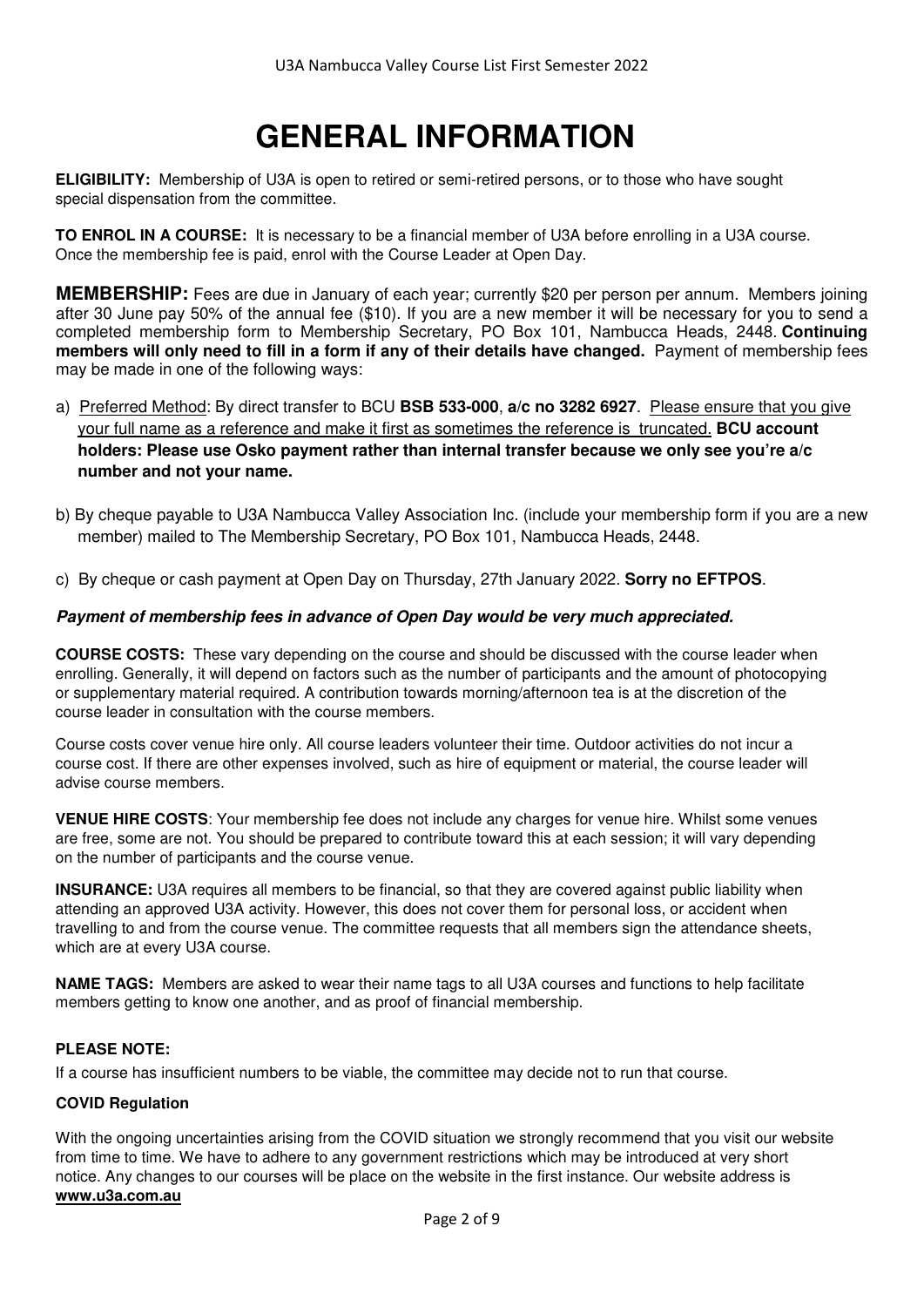| <b>EVENTS and PRESENTATIONS</b>                                                                  |                                                                 |                                                    |                                                                                                                                                                                                                                                                                                                                                                                                                                                                                                                 |
|--------------------------------------------------------------------------------------------------|-----------------------------------------------------------------|----------------------------------------------------|-----------------------------------------------------------------------------------------------------------------------------------------------------------------------------------------------------------------------------------------------------------------------------------------------------------------------------------------------------------------------------------------------------------------------------------------------------------------------------------------------------------------|
| <b>Course Name</b>                                                                               | <b>Time &amp; Date</b>                                          | Venue                                              | <b>Description, Leader and Contact Details</b>                                                                                                                                                                                                                                                                                                                                                                                                                                                                  |
| <b>OPEN DAY</b>                                                                                  | 10am to 12noon<br>Thursday<br>27 January                        | Macksville<br><b>Ex-Services</b><br>Club           | Open Day for the First semester 2022<br>Contact U3A contact@u3a.com.au                                                                                                                                                                                                                                                                                                                                                                                                                                          |
| <b>U3A COMMITTEE</b><br><b>AND MEMBERS</b><br><b>MEET AND GREET</b><br><b>GATHERING</b>          | 2pm to 5pm<br>Thursday<br>17 February                           | Nambucca<br>Heads<br><b>RSL Club</b><br>Auditorium | An afternoon of delights for our wonderful Members to come<br>along, meet your committee and other members. Enjoy a<br>beverage and nibbles to welcome in the new year of things to<br>learn, listen and laugh about.<br>Register your interest in attending on Open Day if you would<br>like to join in the fun.<br>Contact U3A contact@u3a.com.au                                                                                                                                                             |
| <b>TRIVIA PLUS</b><br><b>AFTERNOON</b>                                                           | 2pm to 5pm<br>Wednesday<br>9 March                              | <b>Bridge Club</b><br>Nambucca                     | Are you a film buff, a sports tragic, or a science whiz, or do<br>you just like Trivia. Then you will love our Trivia Plus<br>afternoon. Come along and meet new people, answer some<br>questions, have a laugh and maybe win a prize. With different<br>question styles, a bit of comedy relief, as well as team and<br>individual games. Numbers are limited. Cost is \$10.00 per<br>person which includes cheese and biscuits, juice, tea and<br>coffee. BYO Alcohol.<br>Book and pay at Open Day. CASH ONLY |
| <b>ANNUAL</b><br><b>GENERAL</b><br><b>MEETING OF THE</b><br><b>U3A NAMBUCCA</b><br><b>VALLEY</b> | 2pm to 4pm<br>Wednesday<br>23 March                             | <b>Bridge Club</b><br>Nambucca                     | Annual General Meeting and election of officers, followed by<br>afternoon tea.<br>Contact U3A contact@u3a.com.au                                                                                                                                                                                                                                                                                                                                                                                                |
| <b>LET'S DO LUNCH</b>                                                                            | 12noon<br>Last Thursday<br>of each month<br>from<br>24 February | Various<br>locations                               | Monthly lunch to meet up with other members to get to know<br>each other and enjoy a 'Dutch Lunch' in a Valley Venue. We<br>will meet at a different venue each month - local cafés, pub,<br>club, etc. An email will be sent a week prior with venue,<br>menu and time so you can check it out and RSVP. Lunch at<br>own expense.                                                                                                                                                                              |

| <b>DISCUSSION GROUPS</b>                                   |                                                                                      |                                |                                                                                                                                                                                                                                                                                                                                                                                                                                                                                                        |
|------------------------------------------------------------|--------------------------------------------------------------------------------------|--------------------------------|--------------------------------------------------------------------------------------------------------------------------------------------------------------------------------------------------------------------------------------------------------------------------------------------------------------------------------------------------------------------------------------------------------------------------------------------------------------------------------------------------------|
| <b>Course Name</b>                                         | <b>Time &amp; Date</b>                                                               | Venue                          | <b>Description, Leader and Contact Details</b>                                                                                                                                                                                                                                                                                                                                                                                                                                                         |
| LIFE - A USER'S<br><b>MANUAL: RIDDLE</b><br><b>ME THIS</b> | 10am to 12noon<br>Monday<br>6 Sessions<br>7, 14, 21 & 28<br>February,<br>7, 14 March | <b>Bridge Club</b><br>Nambucca | At the centre of every self-respecting quest, spiritual journey<br>or mythological saga lies a riddle. The solution to the riddle<br>provides the key to the heart of the mystery - the purpose of<br>the journey. The solution to the riddle is always simple,<br>unexpected and, ultimately, obvious. So it is with the human<br>experience of Life. Join us on an experiential search for the<br>riddle and its solution.<br>Dhirendra is a psychologist, musician and lifelong seeker of<br>Truth. |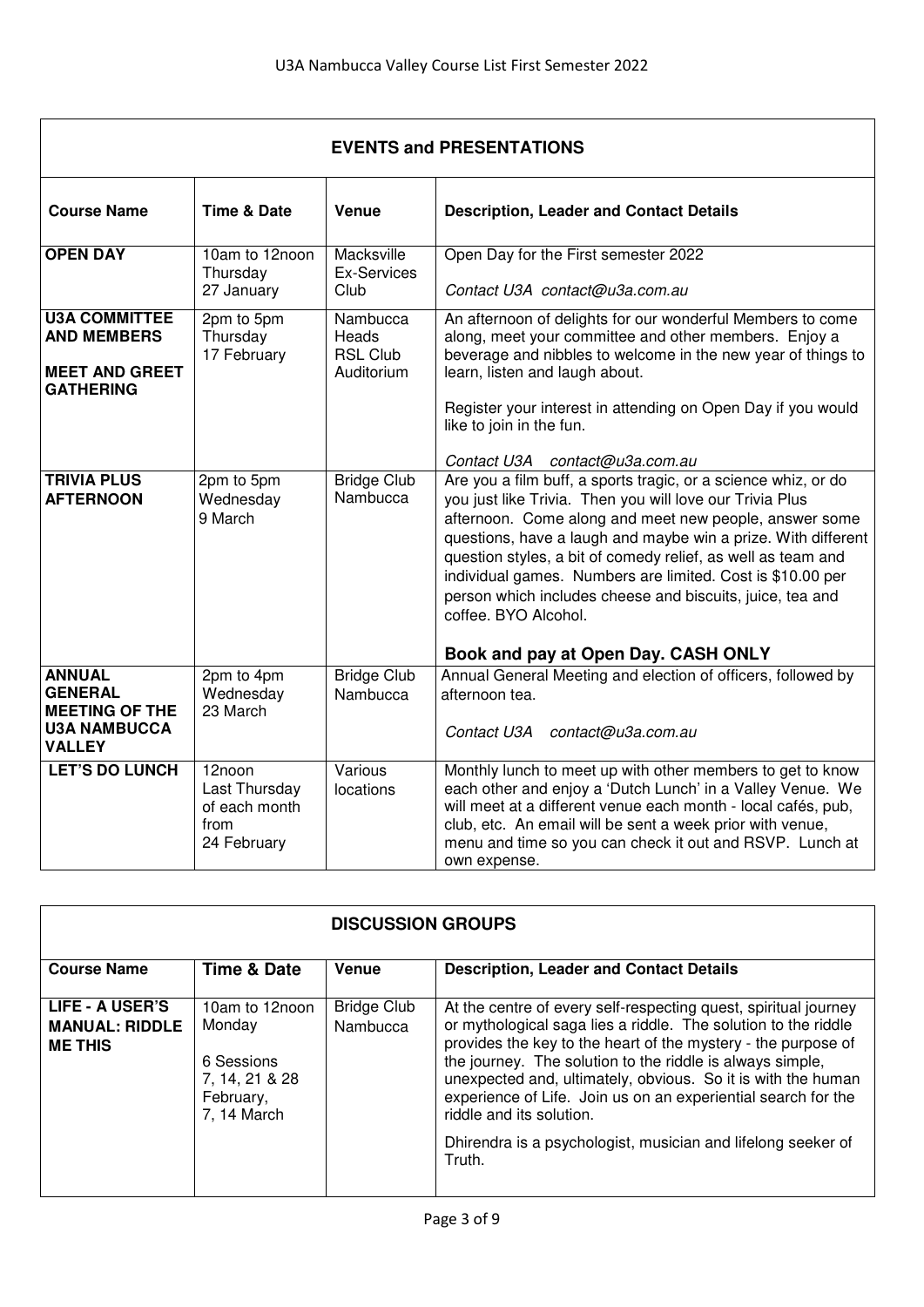| <b>BOOK CHAT</b>                                 | 2pm to 4pm<br>Last Friday of<br>each month<br>starting<br>25 February | Uniting<br><b>Church Hall</b><br>Nambucca<br>Heads | No reading required $-$ join a group of fellow enthusiastic<br>readers and share your reading experience over the last<br>month: authors that grabbed your attention, books you<br>couldn't put down, other good reads and 'the don't waste<br>your time' books. Explore new reading horizons and never<br>be at a loss for what to read next. A monthly summary is<br>circulated after the Book Chat get together. \$3.00 per<br>session.                                                                                                                                                                                                                              |
|--------------------------------------------------|-----------------------------------------------------------------------|----------------------------------------------------|-------------------------------------------------------------------------------------------------------------------------------------------------------------------------------------------------------------------------------------------------------------------------------------------------------------------------------------------------------------------------------------------------------------------------------------------------------------------------------------------------------------------------------------------------------------------------------------------------------------------------------------------------------------------------|
| <b>THE BUDDHA</b><br><b>DHARMA</b>               | 10am to 12noon<br>$1st$ and $3rd$<br>Friday of<br>each<br>month       | Nambucca<br>Senior<br>Citizens<br>Centre           | Study/discussion of Buddhist ideas based on a selected text.<br>An ongoing course and although new people are welcome,<br>space is limited, and it might be necessary to create a waiting<br>list.                                                                                                                                                                                                                                                                                                                                                                                                                                                                      |
| <b>BUDDHISM</b><br><b>DISCUSSION</b>             | 10am to 12noon<br>$2^{nd}$ and $4^{th}$<br>Friday of<br>each<br>month | Private home                                       | Study/discussion of a selected book. We take turns in<br>reading aloud and stop to discuss what we understand and<br>maybe how it relates to our own lives. All welcome<br>although an interest in Buddhist philosophy would be an<br>advantage.                                                                                                                                                                                                                                                                                                                                                                                                                        |
| <b>HOW TO</b><br><b>IDENTIFY</b><br><b>BIRDS</b> | 2pm to 4pm<br>Wednesday<br>4 May and<br>18 May<br>2 Sessions only     | To be<br>Advised                                   | The Nambucca Valley is lucky to have such a diverse range<br>of environments and as a result is home to over 150 species<br>of birds, many of which are quite easily seen around our area.<br>Can you identify more than a handful? If not then come along<br>and learn techniques to help in identification. In the first<br>session we will learn the basics with useful comparisons<br>between what you will see around your home and the second<br>session will focus on birds that are frequently seen around<br>rivers, dams, and wet fields. It all takes place indoors so you<br>won't need any binoculars but if you have a bird book that<br>might be useful. |

| <b>MUSIC, DANCE and THE ARTS</b>                      |                                                                |                                                       |                                                                                                                                                                                                                                   |
|-------------------------------------------------------|----------------------------------------------------------------|-------------------------------------------------------|-----------------------------------------------------------------------------------------------------------------------------------------------------------------------------------------------------------------------------------|
| <b>Course Name</b>                                    | Time & Date                                                    | <b>Venue</b>                                          | <b>Description, Leader and Contact Details</b>                                                                                                                                                                                    |
| <b>PAPER CRAFTS</b><br>Minimum No. 8<br>\$5 per class | 10am to 1pm<br>Tuesdays<br>Weekly<br>8 March to<br>12 April    | Nambucca<br>Heads Senior<br>Citizens<br>Centre        | Learn a variety of paper craft projects using new and recycled<br>paper. Make a book cover, paper beads, and many others.<br>Some materials supplied by course leader.                                                            |
| <b>WATERCOLOURS</b><br>Minimum No. 8<br>\$5 per class | 10am to 1pm<br>Tuesdays<br>Weekly<br>3 May to<br>7 June        | Nambucca<br>Heads Senior<br>Citizens<br>Centre        | Come along and find your inner artist. Learn the art of<br>watercolours to create your own masterpiece. Material needs<br>to be discussed with course leader. Some materials may be<br>provided by course leader.                 |
| <b>MACRAME</b><br>Minimum No. 8<br>\$5 per class      | 10am to 1pm<br>Fridays<br>Weekly<br>11 February to<br>18 March | Nambucca<br><b>Heads Senior</b><br>Citizens<br>Centre | String it, knot it, then hang it or wear it, MACRAME IS IN at<br>the moment. Learn lots of interesting macrame projects.<br>Material needs to be discussed with course leader. Some<br>materials may be provided by course leader |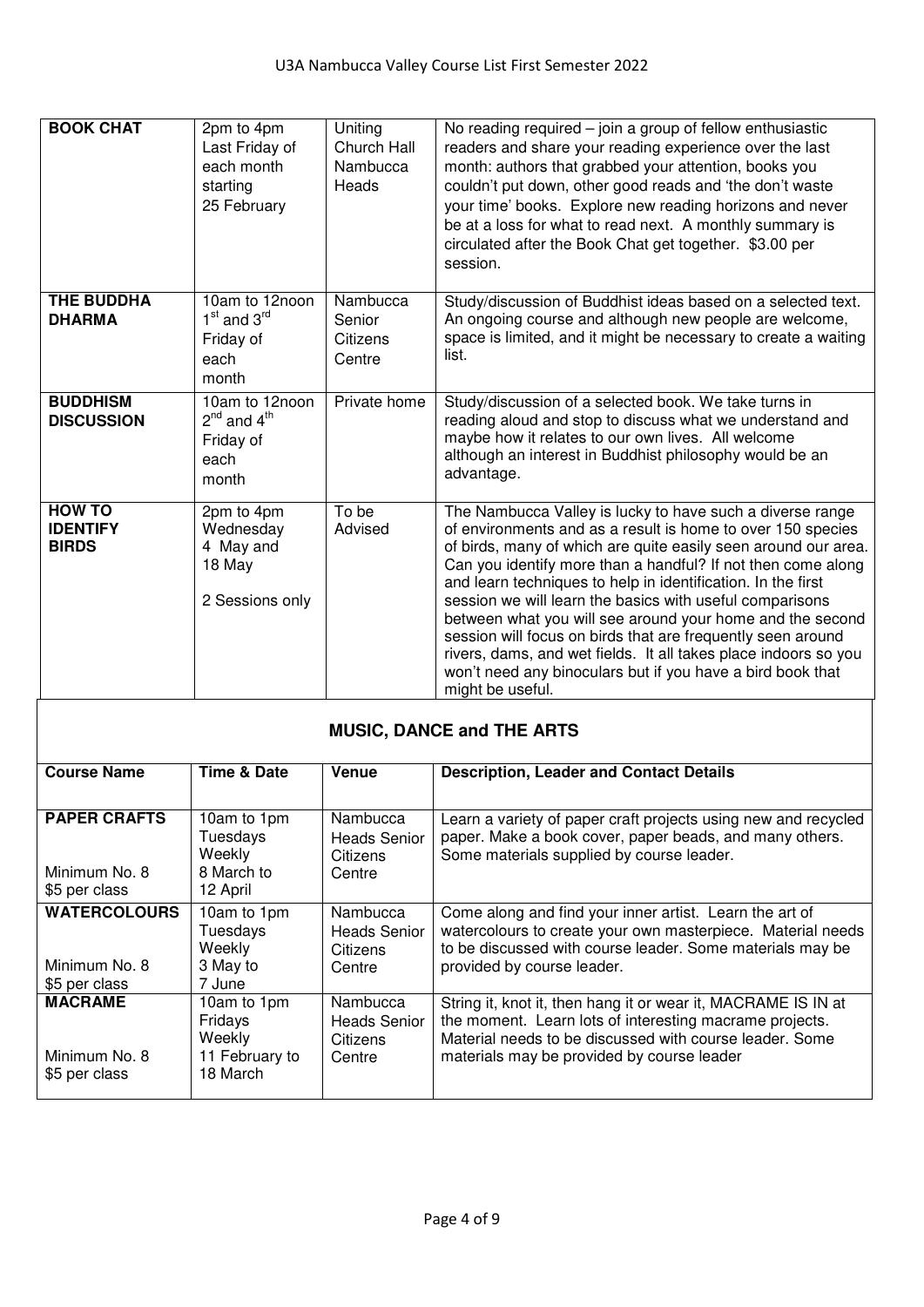| <b>SOFT TOY</b><br><b>MAKING</b><br>Minimum No. 8<br>\$5 per class       | 10am to 1pm<br>Fridays<br>Weekly<br>27 May to<br>1 July                                          | Nambucca<br><b>Heads Senior</b><br>Citizens<br>Centre | Learn to make a variety of soft toys and plush animals from<br>the course leader's patterns. Also learn to make toys from<br>sewing patterns that you create. Material needs to be<br>discussed with course leader. Some materials may be<br>provided by course leader.                                                                                                                                                         |
|--------------------------------------------------------------------------|--------------------------------------------------------------------------------------------------|-------------------------------------------------------|---------------------------------------------------------------------------------------------------------------------------------------------------------------------------------------------------------------------------------------------------------------------------------------------------------------------------------------------------------------------------------------------------------------------------------|
| <b>KUMIHIMO AND</b><br><b>BRAIDING</b><br>Minimum No. 8<br>\$5 per class | 10am to 1pm<br>Fridays<br>Weekly<br>29 April to<br>3 June                                        | Nambucca<br><b>Heads Senior</b><br>Citizens<br>Centre | Learn different braiding styles and techniques to create some<br>lovely pieces to wear, and for gifts. Material needs to be<br>discussed with course leader. Some materials may be<br>provided by course leader.                                                                                                                                                                                                                |
| <b>SCOTTISH</b><br><b>COUNTRY</b><br><b>DANCING</b>                      | 10am to 12noon<br>Fridays<br>Weekly<br>From 4 March                                              | Headland<br>Hall<br>Nambucca                          | This is not highland dancing but reels, jigs and strathspeys in<br>sets of six or eight. No partner needed, and movements are<br>taught. Wear flat, non-slip shoes. Cost is \$5.00 per person<br>per session. Marj has been dancing for 60 years and will<br>share her love and knowledge of Scottish country dances with<br>new and resuming dancers, assisted by Susie who also<br>comes from a lifetime of dance experience. |
| <b>UKULELE</b><br><b>CONTINUING</b>                                      | 1pm to 3pm<br>Tuesdays.<br>Beginners class<br>12noon to<br>12.45pm<br>6 weeks from<br>1 February | <b>Baptist</b><br>Church,<br>Nambucca<br>Heads        | This is more a jam session than a class. You will improve<br>your playing and pick up tips. Anyone with some experience<br>is welcome; we have a variety of levels of skill from almost<br>beginners to some more experienced, but none of us is<br>expert.<br>Beginners Welcome, 45-minute lesson prior to normal<br>session.                                                                                                  |

### **HISTORY, LANGUAGE AND CULTURE**

| <b>Course Name</b>                                        | <b>Time &amp; Date</b>                                                                 | <b>Venue</b>                                | <b>Description, Leader and Contact Details</b>                                                                                                                                                                                                                                                                                                                                                     |
|-----------------------------------------------------------|----------------------------------------------------------------------------------------|---------------------------------------------|----------------------------------------------------------------------------------------------------------------------------------------------------------------------------------------------------------------------------------------------------------------------------------------------------------------------------------------------------------------------------------------------------|
| <b>FUN FLIX</b>                                           | 2pm<br>Wednesdays<br>fortnightly<br>continuing                                         | Majestic<br>Cinema<br>Nambucca<br>Heads     | Sit back and enjoy! Join us every second Wednesday for a<br>great movie.                                                                                                                                                                                                                                                                                                                           |
| <b>AUSTRALIAN</b><br><b>POETRY AND</b><br><b>BEYOND</b>   | 9am to 11am<br>Fridays<br>6 sessions<br>4, 11, 18, 25<br>February<br>4, 11 March       | <b>Baptist</b><br>Church Hall<br>Nambucca   | A close look at a selection of fabulous modern Australian and<br>American poems. This semester will include renowned poets,<br>Bruce Dawe and Robert Frost. Curiosity and enthusiasm<br>essential.                                                                                                                                                                                                 |
| <b>ITALIANO PER</b><br><b>PIACERE</b>                     | 10am to<br>11:30am<br>Wednesday<br>Continuing                                          | Nambucca<br><b>Island Golf</b><br>Club      | Language, literature and all things Italian for those with some<br>knowledge of basic Italian and a desire to improve their<br>conversational skills, while enjoying the company of like<br>minded people                                                                                                                                                                                          |
| <b>A CARPET RIDE</b><br><b>THROUGH</b><br><b>ANOTOLIA</b> | $10am$ to<br>11:30am<br>Wednesday<br>Fortnightly<br>27 April,<br>11 & 25 May<br>8 June | Uniting<br>Church Hall<br>Nambucca<br>Heads | Where is Gobleki Tepe? Did King Midas really exist? What<br>flower caused the first speculative bubble in history? The<br>western peninsula of Asia-Minor known as Anatolia is now<br>encompassed by modern Turkey. Come on a carpet ride<br>across this fascinating region and discover the people who<br>settled here, the flora and fauna and some myths and<br>legends of these ancient lands. |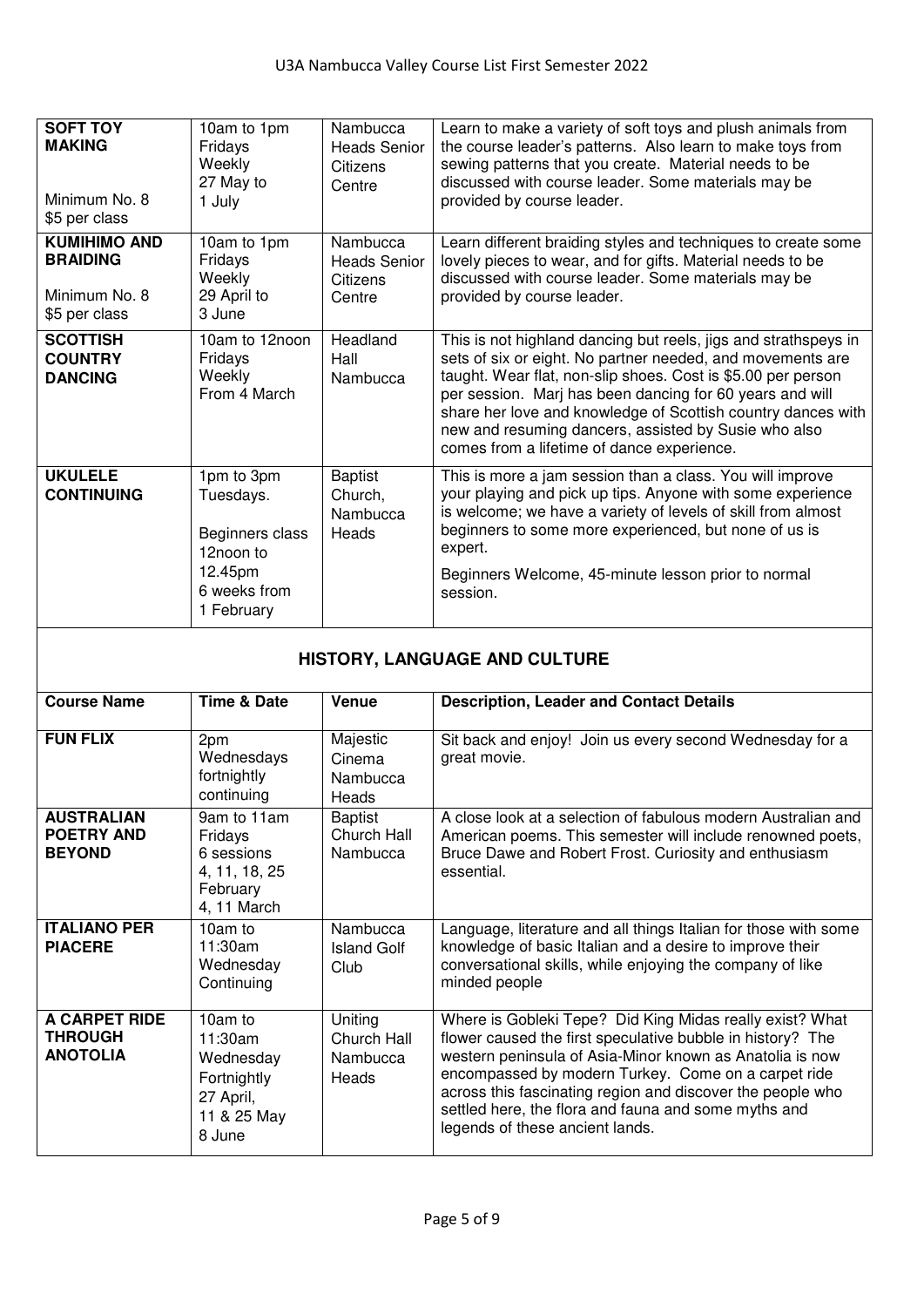| <b>THE STUART</b><br><b>DYNASTY</b><br><b>PART TWO</b> | 10am to 12noon<br>Wednesdays<br>Fortnightly<br>4 sessions<br>9, 23 February<br>9, 23 March | Uniting<br>Church Hall,<br>Nambucca<br>Heads | These four sessions will complete The Stuart Dynasty, which<br>was interrupted last semester due to regional lockdowns. We<br>will cover the three final Stuart monarchs: James II, Mary and<br>Anne. Join us to learn more about the personalities and<br>politics of this turbulent period of British history.                                                                                                                                                                                                                                                                                                                                                                                                                                                                                                                                                                                                                                                             |
|--------------------------------------------------------|--------------------------------------------------------------------------------------------|----------------------------------------------|------------------------------------------------------------------------------------------------------------------------------------------------------------------------------------------------------------------------------------------------------------------------------------------------------------------------------------------------------------------------------------------------------------------------------------------------------------------------------------------------------------------------------------------------------------------------------------------------------------------------------------------------------------------------------------------------------------------------------------------------------------------------------------------------------------------------------------------------------------------------------------------------------------------------------------------------------------------------------|
| <b>COMMUNITY</b><br><b>RADIO TRAINING</b>              | Saturday<br>4 June<br>&<br>Sunday<br>5 June                                                | 2NVR<br>Rodeo Drive<br>Tewinga               | Do you have something to say and something to play? If you<br>do, Community Radio will unlock your unique media voice<br>and presence and give you the opportunity to broadcast your<br>views to the world about news, current affairs, music, arts<br>crafts, sports, religion, politics, pets - or one or more of<br>thousands of other interests and ideas. Radio presenting is<br>for everybody and we'll introduce you to all aspects of<br>broadcasting at our studios at Tewinga, using a printed<br>manual and presenter handbook that cover all the necessary<br>and theoretical details. After an introductory weekend you<br>will have the opportunity to learn much more about the<br>practical aspects of radio when you become a "learner driver"<br>and get behind the microphone with an on-air mentor.<br>Our next training weekend is June 4 <sup>th</sup> & 5 <sup>th</sup> June, 2022. The<br>cost of the course is only \$20 to become a member of 2NVR |

#### **HEALTH and FITNESS**

| <b>Course Name</b>                                                                                      | <b>Time &amp; Date</b>                                  | Venue                               | <b>Description, Leader and Contact Details</b>                                                                                                                                                                                                                                                                                                                                                                                                      |
|---------------------------------------------------------------------------------------------------------|---------------------------------------------------------|-------------------------------------|-----------------------------------------------------------------------------------------------------------------------------------------------------------------------------------------------------------------------------------------------------------------------------------------------------------------------------------------------------------------------------------------------------------------------------------------------------|
| <b>MEDICAL</b><br><b>QIGONG</b><br><b>MEDITATION</b>                                                    | 10am to 11am<br>Mondays<br>continuing                   | Catholic<br>Church Hall<br>Nambucca | Learn how to relax, release stress and build your energy and<br>health while comfortably seated. Please bring a pillow or<br>cushion. Utilising techniques in a scientifically proven system<br>to activate your natural healing capabilities, with consistent,<br>reliable and long-lasting results for anxiety, pain, memory and<br>blood pressure. \$3 for each of the first 3 classes, then usual<br>rate of \$10 per class.                    |
| <b>MEDICAL QIGONG</b><br><b>EXERCIES FOR</b><br><b>BEGINNERS OR</b><br><b>LAPSED</b><br><b>STUDENTS</b> | 10am to 11am<br>Wednesdays<br>continuing                | Catholic<br>Church Hall<br>Nambucca | A series of slow gently flowing movements that lead to more<br>vigour, flexibility, balance, mobility and a sense of wellbeing.<br>Beneficial health impacts the heart, mind, bones, nerves,<br>muscles and the immune system. More medically focused<br>than Tai Chi. \$3 for each of the first 3 sessions then \$10 per<br>class.                                                                                                                 |
| <b>TAI CHI FOR ALL</b><br><b>LEVELS</b>                                                                 | 10:45am to<br>11:45 am<br>Thursdays<br>continuing       | Catholic<br>Church Hall<br>Nambucca | A series of slow gently flowing movements that lead to more<br>vigour, flexibility, balance, mobility and a sense of wellbeing.<br>Beneficial health impacts the heart, mind, bones, nerves,<br>muscles and the immune system. 3 sessions at \$3 each then<br>usual rate of \$10 per class.                                                                                                                                                         |
| <b>ZUMBA GOLD</b>                                                                                       | 10:30am to<br>11:30am<br>Thursdays<br>From<br>6 January | Headland<br>Hall<br>Nambucca        | Zumba Gold is a low impact Latin-inspired dance fitness<br>party! It relieves stress, builds core strength, and helps<br>increase balance and co-ordination while experiencing<br>different music and rhythms from all over the world. It's also<br>great exercise for your brain! Zumba classes are a lot of fun,<br>very informal and open to all ages, genders, and fitness<br>levels. There are no mistakes in Zumba, just unexpected<br>solos! |
|                                                                                                         |                                                         |                                     | 3 weeks introduction \$2 per class then \$60 for a 10 class<br>pass (no time limit or expiry date applies) or \$8 per class for<br>casual attendance.                                                                                                                                                                                                                                                                                               |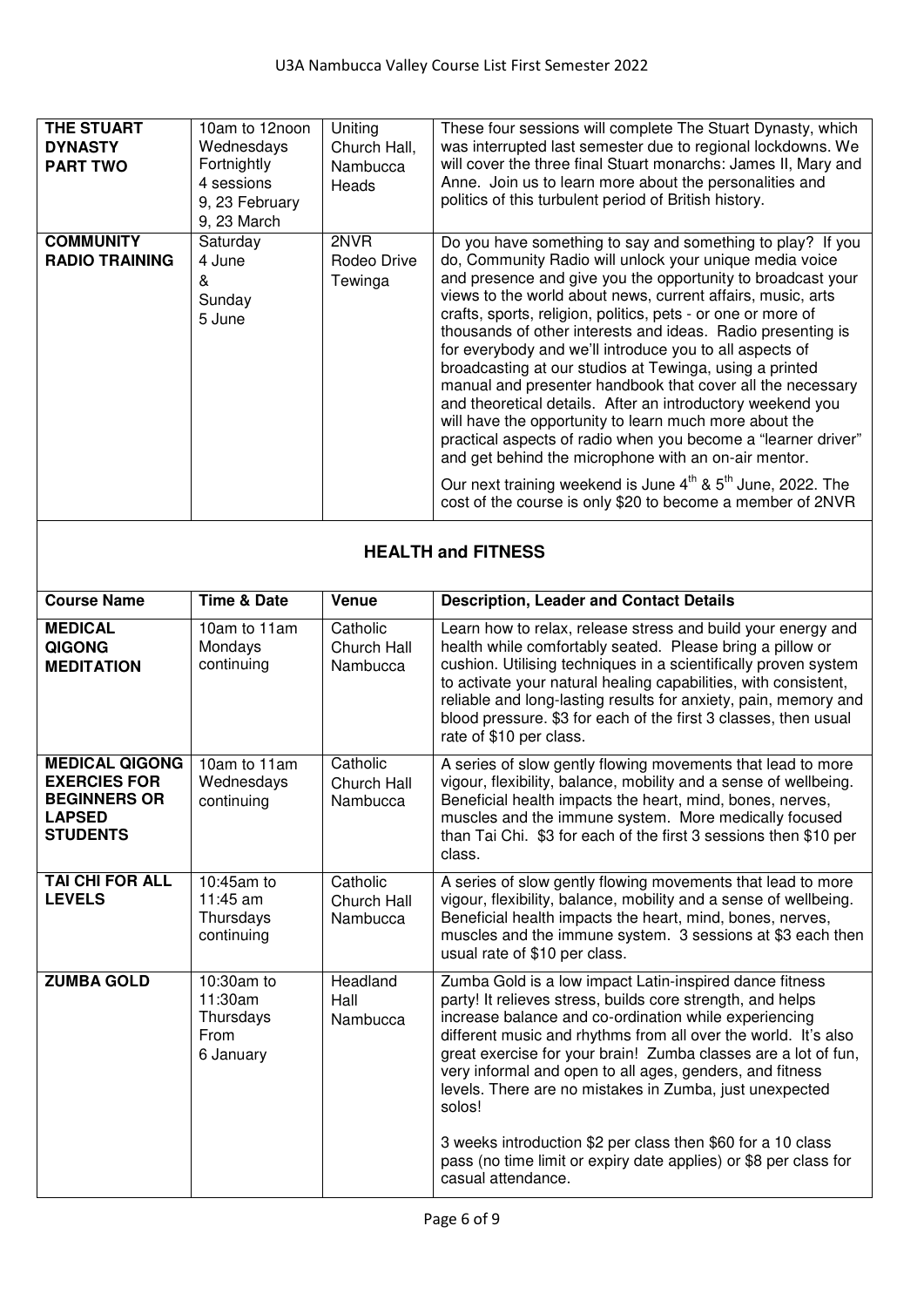| <b>STRENGTH AND</b><br><b>BALANCE</b>                          | 9am to 10am<br>10:30am to<br>11.30am<br>Tuesdays<br>10:30am to<br>11.30am<br>Thursdays                | Riverside<br>Gardens<br>Nambucca<br>Heads                                                | Help improve or maintain your current level of strength,<br>balance and fitness while working at a pace that suits your<br>individual needs. This program is led by a Registered<br>Personal Trainer.<br>The first 3 classes are gold coin donation within the first<br>month after registration, from then on the cost will be \$10.00<br>per class. |
|----------------------------------------------------------------|-------------------------------------------------------------------------------------------------------|------------------------------------------------------------------------------------------|-------------------------------------------------------------------------------------------------------------------------------------------------------------------------------------------------------------------------------------------------------------------------------------------------------------------------------------------------------|
|                                                                | OR AT                                                                                                 | OR AT                                                                                    |                                                                                                                                                                                                                                                                                                                                                       |
|                                                                | 9am to 10am<br>10:30am to<br>11.30am<br>Wednesdays<br>10:30am to<br>11.30am<br>Fridays                | Lakeside<br>Gardens,<br>Macksville                                                       |                                                                                                                                                                                                                                                                                                                                                       |
| <b>STRENGTH AND</b><br><b>BALANCE</b><br><b>CIRCUIT CLASS</b>  | 9am to 10am<br>Thursdays<br>weekly<br>OR AT<br>9am to 10am<br>Fridays weekly<br><b>Classes Resume</b> | Riverside<br>Gardens<br>Nambucca<br>Heads<br>OR AT<br>Lakeside<br>Gardens,<br>Macksville | A more challenging series of Strength and Balance exercises<br>with the addition of an aerobic circuit.<br>The first 3 classes are gold coin donation within the first<br>month after registration, from then on the cost will be \$10.00<br>per class.                                                                                               |
| <b>PARKINSONS-</b><br><b>SPECIFIC</b><br><b>EXERCISE CLASS</b> | 6 January<br>12noon to 1pm<br>Tuesday<br>weekly<br><b>Classes Resume</b><br>4 January                 | Riverside<br>Gardens<br>Nambucca<br>Heads                                                | Feeling stronger and improve the quality of your life with a<br>Parkinsons specific exercise group. For people with<br>Parkinsons disease, exercise is a vital to maintaining<br>balance, mobility and activities of daily living. This class aims<br>to make your life the best it can possibly be.                                                  |

### **SPORTS and OUTDOOR ACTIVITIES, FUN and GAMES,**

| <b>Course Name</b>                                       | <b>Time &amp; Date</b>                                                                                  | Venue                                               | <b>Description, Leader and Contact Details</b>                                                                                                                                                                                                                                 |
|----------------------------------------------------------|---------------------------------------------------------------------------------------------------------|-----------------------------------------------------|--------------------------------------------------------------------------------------------------------------------------------------------------------------------------------------------------------------------------------------------------------------------------------|
| <b>HAND AND FOOT</b><br><b>CANASTA</b>                   | 10am to 12noon<br>Thursdays<br>continuing                                                               | Nambucca<br>Heads<br>Senior<br>Citizens Hall        | Hand and Foot is a social, friendly form of Canasta. The<br>basic Canasta rules apply but with some important - and<br>interesting differences! Beginners and experienced players<br>are welcome. Note that play may extend beyond 12:00 to<br>allow us to complete our games. |
| 500                                                      | 10am to 12noon<br>Wednesdays<br>continuing                                                              | Nambucca<br>Heads<br>Senior<br><b>Citizens Hall</b> | Join for a social and friendly 500 card game event. Open to<br>new and learner players.                                                                                                                                                                                        |
| <b>MAHJONG,</b><br><b>SOCIAL AND</b><br><b>BEGINNERS</b> | 10am to 12noon<br>Mondays<br>except public<br>holidays and<br>school holidays<br>Starting<br>31 January | Nambucca<br><b>Heads RSL</b><br>Poppy Room          | Beginner players will be welcomed to our group during the<br>first four weeks of the new term.<br>It takes a new player approximately 4 to 6 weeks to learn<br>Mahjong. New experienced players are very welcome to join<br>our group any time throughout the semester.        |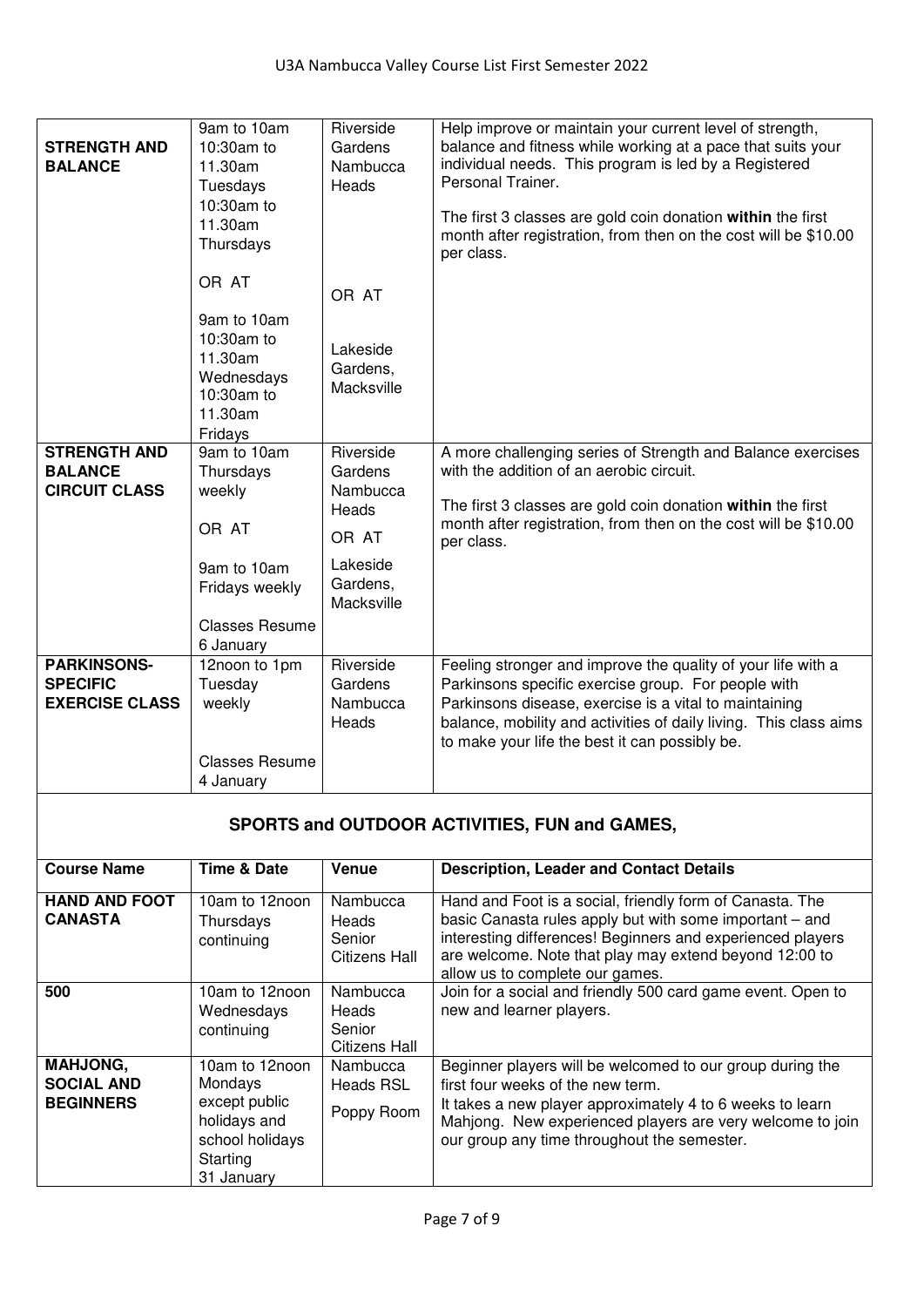| <b>MAJORS AND</b><br><b>MINORS</b> | 10am to 12noon<br>Tuesdays<br>4 weeks<br>1, 8, 15, 22<br>February | Uniting<br>Church Hall<br>Nambucca                                 | This is a new card game. Invention through Covid led to the<br>development of Majors and Minors. It uses elements from<br>Euchre, Poker and Rummy. It has 13 hands and played with<br>2 or 4 players. Finishing and scoring each hand creates<br>many twists and turns throughout the game. Each game<br>takes approx. 1 hour to play. Come along and learn a new<br>card game. |
|------------------------------------|-------------------------------------------------------------------|--------------------------------------------------------------------|---------------------------------------------------------------------------------------------------------------------------------------------------------------------------------------------------------------------------------------------------------------------------------------------------------------------------------------------------------------------------------|
| <b>GARDEN GROUP</b>                | 10am to 12noon<br>3 <sup>rd</sup> Monday each<br>month            | Various<br>locations                                               | A friendly meeting of members interested in learning more<br>about plants and gardens. A different venue each month.                                                                                                                                                                                                                                                            |
| <b>FISHING</b>                     | 8am last Friday<br>of each month                                  | Various<br>seasonal<br>hotspots                                    | Come along and catch some fish, and learn all you need to<br>know about what, where and when to catch fish.                                                                                                                                                                                                                                                                     |
| <b>CROQUET</b>                     | From 8:45am<br>Tuesdays,<br>Thursdays and<br>Saturdays            | E J Biffin<br>Fields,<br>Fred Brain<br>Avenue<br>Nambucca<br>Heads | Croquet is a game that can be played by people from 9 to<br>90 years young. It provides moderate levels of exercise and<br>a fair amount of mental stimulation. All Equipment is<br>supplied & is free at the first lesson and after that the cost is<br>\$5 per day of play, which includes a cup of tea or coffee and<br>biscuits.                                            |
| <b>PETANQUE</b>                    | 9:30am to<br>11:30am<br>1 <sup>st</sup> Sunday of<br>each month   | <b>Bellwood</b><br>Park<br>Nambucca                                | No great fitness required to enjoy this game which is similar<br>to boules. Equipment will be provided. Bring morning tea, a<br>chair, sunscreen and a hat.                                                                                                                                                                                                                     |